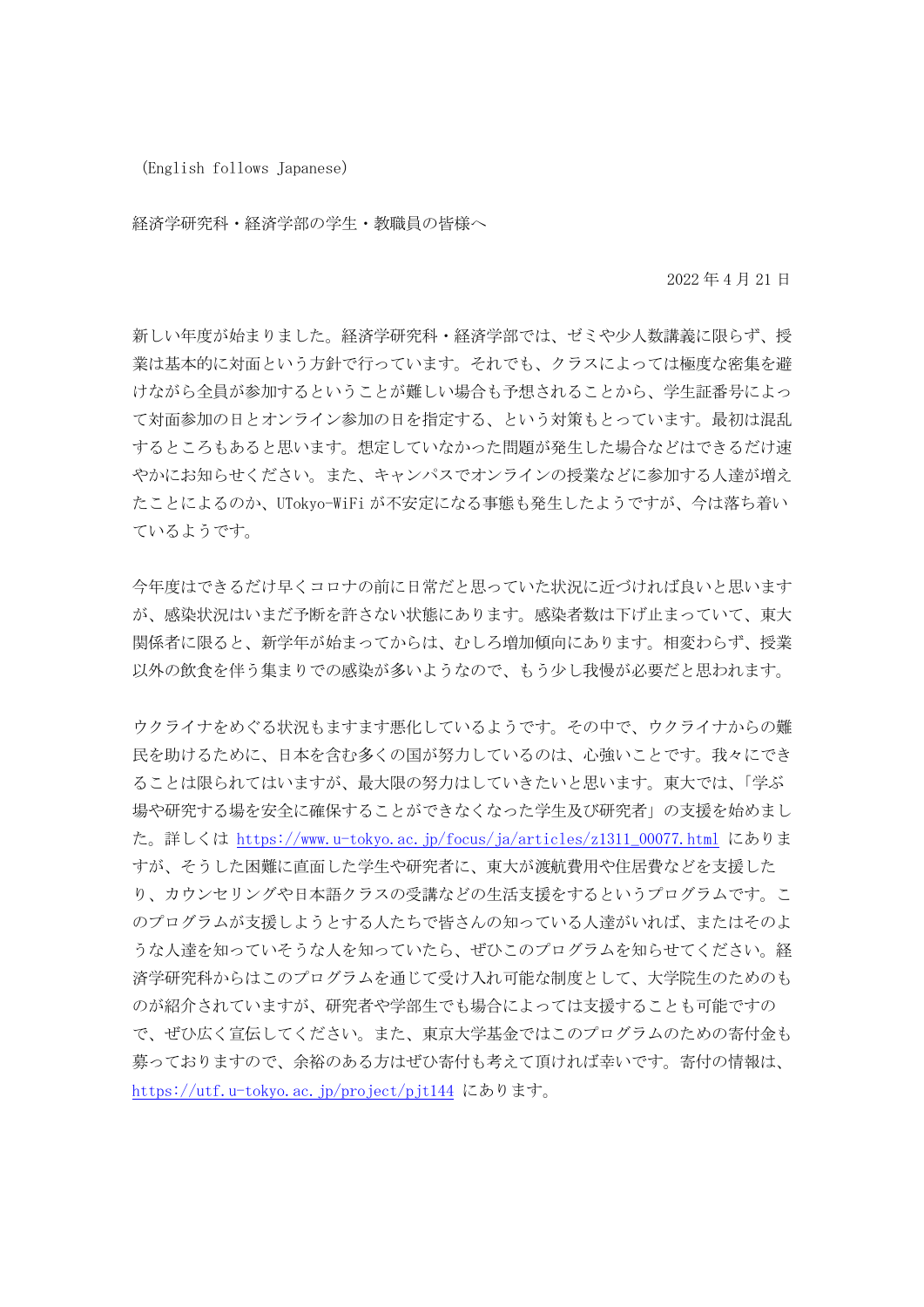感染症対策、ウクライナ情勢、その他に関して、今年度も皆さんのご意見を頂ければ幸いで す。chair@e.u-tokyo.ac.jp までメール[東京大学のメールアドレス:ECCS Cloud Mail ( @g.ecc.u-tokyo.ac.jp )で送信してください] でお寄せ下さい。

東京大学 大学院経済学研究科長・経済学部長 星 岳雄

To all students and faculty members of the Graduate School of Economics and Faculty of Economics

## April 21, 2022

A new academic year has begun. This year, the Graduate School of Economics and the Faculty of Economics provide all the classes essentially face-to-face, but it may be difficult for everyone to show up in the classroom without creating too much congestion, so we have come up with a scheme to decide who can participate in real depending on student ID numbers. You may find this confusing at first, so please let us know if you encounter any unexpected problems. There was also an incident that made UTokyo-WiFi unstable for some reason (probably because the number of people to join online classes while on campus has increased), but it seems to have calmed down for now.

I really hope that we will get to the situation that resembles what we believed to be normal before the COVID-19 pandemic this year, but the situation is still unpredictable. The number of infected is very slow to decline, and the number of infection at the University of Tokyo has been actually rising in the new academic year. Gatherings that involve eating and drinking outside of classes continue to be the number one circumstance for infection, so it seems that we need to be patient a little bit longer.

The situation in and around Ukraine continues to get worse. It is encouraging to see many nations including Japan are trying to help refugees from Ukraine. What we can do individually is limited, but our efforts would add up. The University of